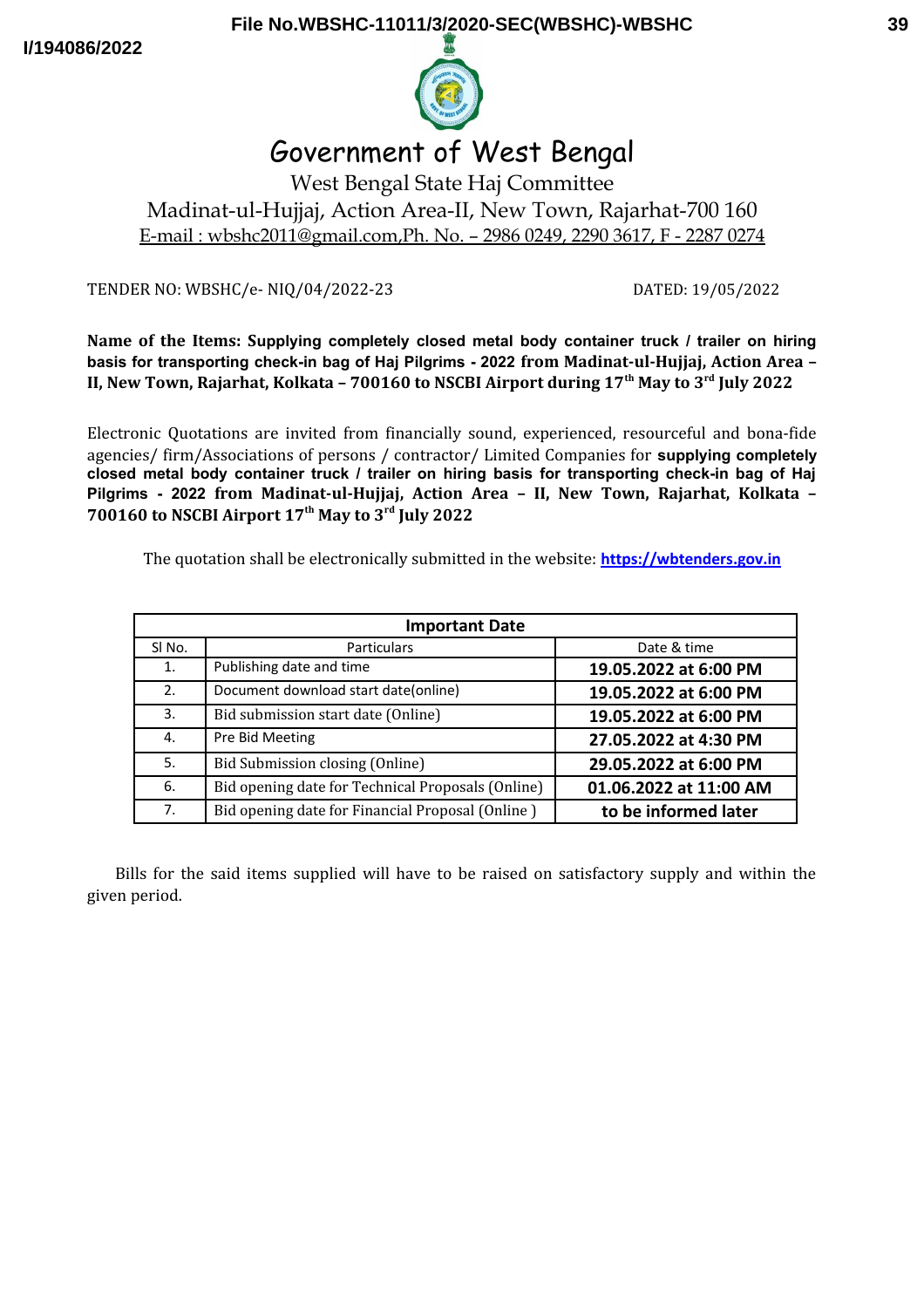# **1) SCOPE:**

**Supplying completely closed metal body container truck / trailer on hiring basis for transporting check-in bag of Haj Pilgrims - 2022 from Madinat-ul-Hujjaj, Action Area – II, New Town, Rajarhat, Kolkata – 700160 to NSCBI Airport during 17th May to 3 rd July 2022**

## **2) Eligible Criteria for Bidders**

- a. Valid Trade license.
- b. PAN Card.
- c. GST Registration certificate.
- d. Income tax return for last three years.
- e. Firm/Company registration certificate.
- f. Minimum two year experience of rendering similar supply in a single order to offices under the establishment of this Government or Government of India/ Undertaking of this Government or Government of India or any Private Organization of repute for at least two years.
- **3) Earnest Money:-**The bidder shall be required to deposit Earnest Money of Rs. 80,000.00 (Rupees Eighty thousand only) in Online Mode only (as per Finance Memo No: 3975 F (Y) dated 28th July 2016). By selecting ICICI Bank Mode bidder have to pay the EMD amount through net banking and in case of ICICI NEFT/RTGS a challan will generate online in that case bidder have to pay the EMD at their concerned bank branch through NEFT of RTGS mode.

#### **4) Terms & Conditions to be followed for the Technical Bid.**

- **a) Performance Guarantee: 8**% of total work order value to be deposited in favour of Executive Officer, West Bengal State Haj Committee payable at Kolkata which is refundable after satisfactory completion of work. The security deposit will bear no interest.
- **b)** Multiple quotations by a single agency will not be entertained.
- **c)** Hard copy to be submitted in the Office of Executive Officer, West Bengal State Haj Committee, Madinat-ul-Hujjaj, Action Area – II, New Town Kadampur, Kolkata – 700160
- **d) BOQ:** The Financial Proposal should contain Bill of Quantities (BOQ) in one cover (folder). The service providers and or their authorized representatives is to quote the rate online through computer in the space marked for quoting rate in the BOQ after downloading the prescribed format from the web site.
- **e) Opening of Bid Proposal:** A Tender Evaluation Committee comprises of selected officers will open the bids of the Tender.
- **f)** Intending bidder may remain present if they so desire during opening of technical and financial bid. Sample in container to be submitted at the time of technical bid.
- **g)** Cover (folder) for Statutory Documents will be opened first and if found in order, cover (folder) for Non-Statutory Documents will be opened. If there is any deficiency in the Statutory/Non-statutory Documents the tender will summarily be rejected.
- **h)** Decrypted (transformed into readable formats) documents of the Non-Statutory cover will be downloaded and handed over to the Tender Evaluation Committee.
- **i)** Pursuant to scrutiny and decision of the Tender Evaluation Committee the Summary List of eligible bidder and the serial number of items for which their proposal will be considered  $\&$ uploaded in the web portal.
- **j)** During evaluation the committee may summon the bidder and seek clarification / information or additional documents or original hard copy of any of the documents already submitted and if these are not produced within the stipulated time frame, their proposals will be liable for rejection.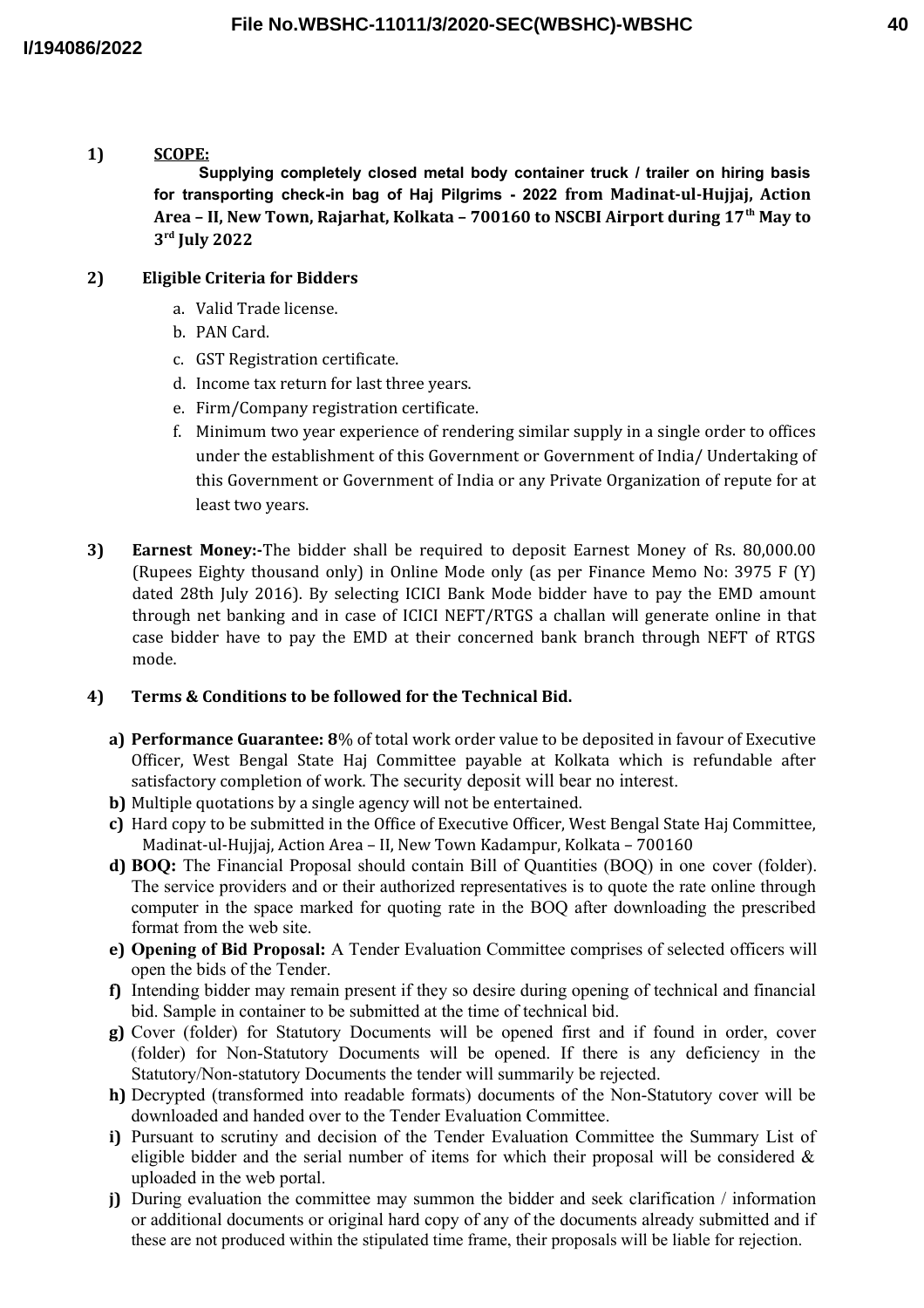- **k) Rejection of Bid:** The E-tender committee formed by the Executive Officer, West Bengal State Haj Committee reserves the right to reject any / or all the tendered rates without assigning any reason and/ or not to place any orders even after selection and is not liable for any cost that might have been incurred by any bidder at the stage of bidding and also reserves the right to divide the contract amongst any number of bidder, if required so. The said committee does not bind himself to accept the lowest rate.
- **l)** If the Supplier fails to deliver any or all of the Goods or to perform the Services within the period(s) specified in the Contract, the WBSHC shall, without prejudice to its other remedies under the Contract; WBSHC shall impose a penalty as per Tender Terms & Conditions including forfeiture of EMD, Security Deposit and Deposit of Cheque etc.
- **m)** No. of **container truck / trailer** may vary as per requirement.
- **n)** TDS will deduct as financial norms.
- **o)** The Agency / Firm (herein after referred to as **"Contractor"**) should be registered and should furnish a copy of the registration certificate in support thereof.
- **p)** Only such Agency / Firm may apply whose Container /vehicles have been duly authorized by the concerned RTO for use as public transport.
- **q)** The Contractor shall maintain an office within Kolkata duly manned with adequate staff who can always be attended.
- **r)** The Container / vehicle provided by the contractor should be in perfectly sound, road worthy, working condition.
- **s)** The Container / vehicle should be maintained regularly and properly by the Contractor and should have clean interior and exterior.
- **t)** The Contractor should have adequate number of Container /vehicles **in his own name or own agency / firm to be provided as hire** Container /vehicle There should be adequate back up of Container /vehicles to cope with break down or maintenance. In case of maintenance or breakdown, replacement of the Container /vehicle shall be made by the agency/firm with similar class of Container /vehicles.
- **u)** The driver assigned duty with the Container /vehicle should not be changed unless it is very urgent or unavoidable.
- **v)** The successful contractor shall have to submit the list of Container /vehicles along with photocopies of valid registration certificate while signing the Agreement.
- **w)** The Container /vehicle to be hired by WBSHC shall be on 24 hours hiring basis and therefore these should be kept for exclusive use by the user of WBSHC. The Container /vehicle placed into service for WBSHC cannot be hired out to any other organization and should be available whenever called for.
- **x)** The Container /vehicle put into service should carry the following documents and articles: (i) Valid Registration Certificate issued by the concerned RTO.
	- (ii) Valid PUC Certificate.
	- (iii) Valid Road Tax Receipt / Certificate
	- (iv) Valid Insurance Policy document of the Container /vehicle.
	- (v) Tool box, small spares, jack and extra tyre in usable condition.
- **y)** The Contractor shall ensure that,

(i) the driver employed hold valid commercial driving license, are well behaved, having communication skills at least in Bengali and Hindi, conversant with the rules and regulations of driving and the knowledge of routes in Kolkata.

- (ii) all the drivers employed by him should wear neat dress while on duty;
- (iii) the driver report to the user on time and maintain punctuality during duty hours;
- (iv) driver do not consume alcoholic drink while on duty;

(v) the driver always remain with the vehicle while on duty and in case of any urgency he should seek permission of the user before leaving the vehicle.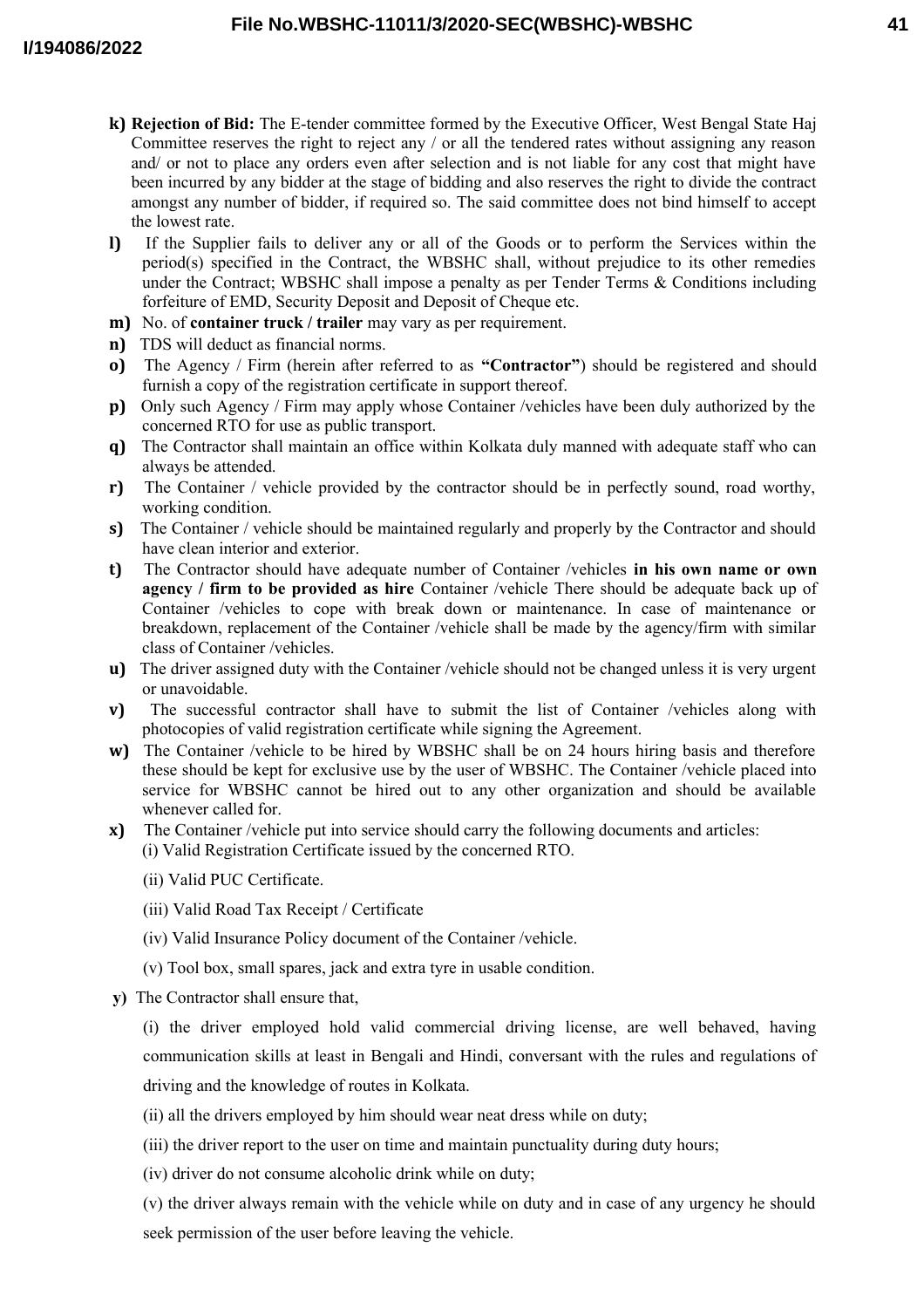**z**) In case of any breakdown of Container /vehicle at the time of duty, the Contractor shall make arrangements promptly for another **similar** Container /vehicle and no mileage from the garage upto the breakdown point shall be paid. In case the user of the broken down Container /vehicle hires another vehicle / taxi, the amount of hiring the vehicle shall be deducted from the bill of the Contractor.

**aa**) Penalty levied by police / government departments / statutory bodies for violation of any norms or regulation shall be sole responsibility of the Contractor. WBSHC shall in no way be responsible for such payments.

**ab)** The drivers on duty should ensure that the Container /vehicle is accompanied with a log book issued for it. The log book should be presented to the user of the Container /vehicle for noting daily Opening and closing meter readings at the point of reporting and release respectively.

**ac)** The Container /vehicle will be hired for round the clock for the period of 17/05/2022 to 03/07/2022.

**ad)** Terms and condition may be relaxed or altered as per the exigency.

## **5) Specification for container truck / trailer**

1) 20 Feet length, Height – 8.5 feet Width – 8 feet with ten (10) capacity.

2) Suitable in built hinges for the doors with suitable locking provisions for putting at least two pad locks to be provided in each container

## **6) INSTRUCTIONS FOR BIDDERS:**

a. Quotation must be electronically submitted in two parts, i.e., (i) Part-A, Technical Bid and (ii) Part- B, Price Bid.

b. Technical bid should contain all the documents like, Quotation documents, Instructions for bidder, Pre-qualifying requirements, General terms & conditions duly filled in& signed by the bidder.

c. Only one set of tender document duly signed & stamped on each page by authorized representative of bidder shall be electronically submitted. Bidder should note specifically that all pages of tender document are to be electronically submitted by them as a part of their offer. Price should not be mentioned by them anywhere in the technical bid portion of offer.

d. Price should be mentioned only in the "Part-B, Price Bid Format" after quoting the rates online as specified in the price bid format. Rate per Item should be quoted for supply of Dry Fruit Packets for Haj Pilgrims - 2022 both in figures as well as in words including taxes in the price bid.

e. On the date of opening of Quotation, Technical Bid shall be opened first to select the eligible Bidder. Price Bid will be opened on the scheduled date only in respect of those Bidder, whose bids are found technically acceptable.

f.The Executive Officer, West Bengal State Haj Committee reserves the right to accept or reject any or all offer without assigning any reason thereof. In addition, the Executive Officer, West Bengal State Haj Committee shall not entertain any correspondence from bidders in this matter.

g. The Executive Officer, West Bengal State Haj Committee reserves the right to relax the pre-requisites and/or negotiate the rates, terms and conditions with the lowest tenderer or any of the other bidder to ascertain the suitability of the acceptable offer.

h. The contract shall be for Haj Operation - 2022. The authority holds the right to terminate the contract for violation of terms and conditions by the qualified bidder at any time without any notice or assigning any reason.

i. The Bidder or their representative may attend the opening of both the Bids (Part  $A \& B$ ).

j. **Registration of Contractor:** Any service providers and or their authorized representatives willing to take part in the process of E-Tendering will have to be enrolled  $\&$  registered with the Government e-procurement system, through logging on to **[https://wbtenders.gov.in.](https://wbtenders.gov.in/)**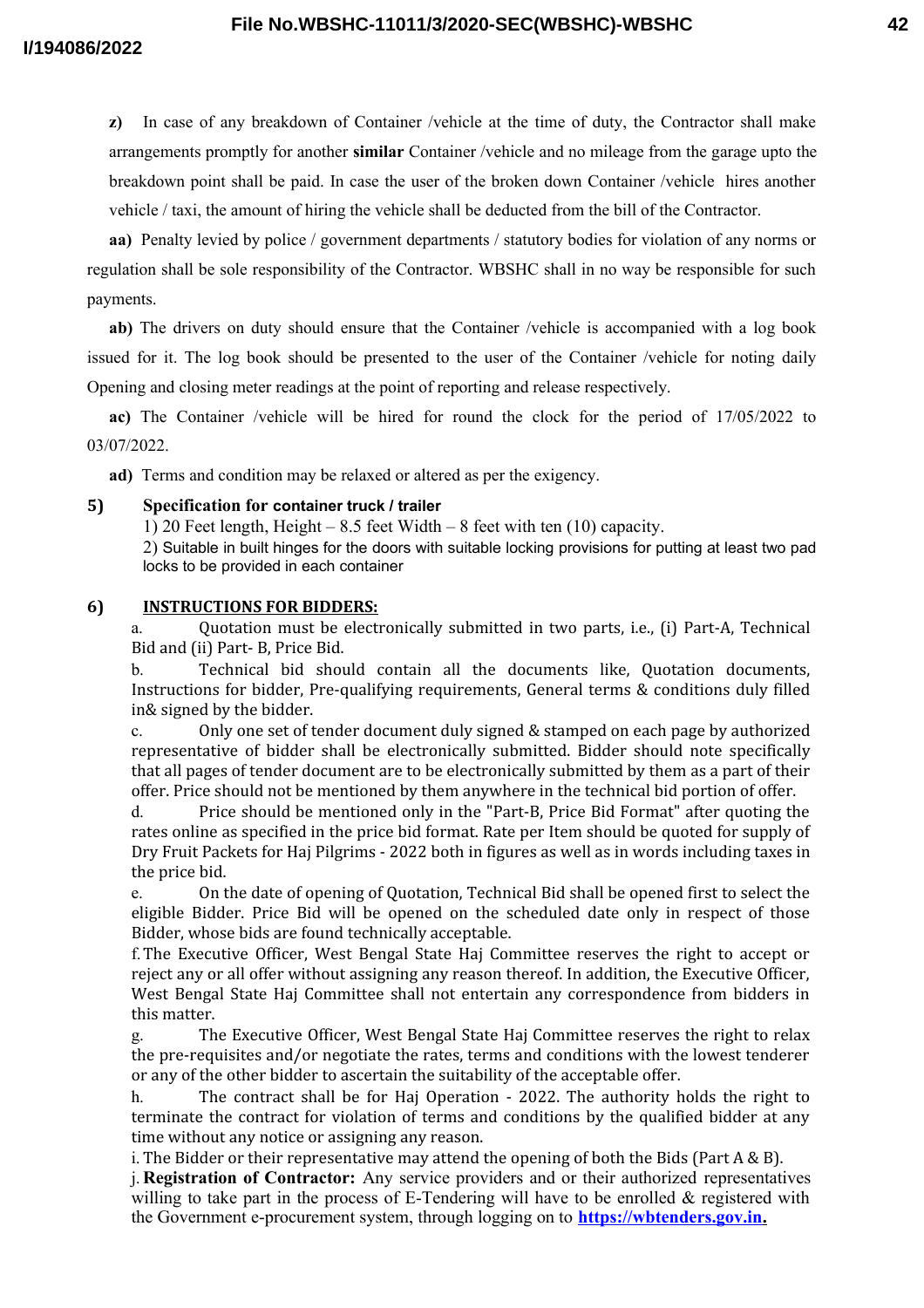k. **Digital Signature Certificated (DSC):** Each service providers and or their authorized representatives is required to obtain a Class-II or Class-III Digital Signature Certificate (DSC) for submission of tenders for the approval service of the National Informatics Centre (NIC) on payment of requisite amount. Details are available at the web site https://wbtenders.gov.in. DSC is given as a USB e-Token.

l. The service providers and or their authorized representatives can search and download the NIT and Tender Document(s) electronically from computer once he logs on to the website https://wbtenders.gov.in. using the Digital Signature Certificate. This is the only mode of collection of Tender Documents.

m. **Submission of Tenders:** Tenders are to be submitted through online to the web site https://wbtenders.gov.in. in two folders at a time for each work, one in Technical Proposal & the other is Financial Proposal before the prescribed date & time using the Digital Signature Certificate (DSC). Virus scanned and digitally signed copies of the documents are to be uploaded. The documents will get encrypted (transformed into non readable formats).

n. **Payment:**The Tenderer shall be required to deposit Earnest Money of **Rs. 80,000.00 ( Rupees Eighty Thousand) only** in Online Mode only (as per Finance Memo No: 3975 F dated  $28<sup>th</sup>$  July 2016). By selecting ICICI Bank Mode bidder have to pay the EMD amount through net banking and in case of ICICI NEFT/RTGS a challan will generate online in that case bidder have to pay the EMD at their concerned bank branch through NEFT or RTGS mode.

- o. **Technical Proposal:** The Technical Proposal should contain scanned copies of the following two covers (folders)
	- a) **Statutory Cover** Containing the following documents i. NIT

| SI.<br>No.      | Category<br><b>Name</b> | Sub-Category<br><b>Description</b> | Detail(s)                                                                                                                                                                                                                                                                             |
|-----------------|-------------------------|------------------------------------|---------------------------------------------------------------------------------------------------------------------------------------------------------------------------------------------------------------------------------------------------------------------------------------|
| A.              | Certificate (s)         | Certificate(s)                     | GST Registration certificate<br>PAN<br>Valid Trade License<br>IT return for last three Years                                                                                                                                                                                          |
| $\mathbf{B}$ .  | Company<br>Details(s)   | Company Detail                     | PARTNERSHIP DEED, CO-OPERATIVE SOCIETY BYLAW,<br>MOA, TRADE LICENCE, COMPANY REGISTRATION<br><b>CERTIFICATE</b>                                                                                                                                                                       |
| $\mathcal{C}$ . | <b>Balance Sheet</b>    | Last Three Years                   | P/L AND BALANCE SHEET Last Three Years                                                                                                                                                                                                                                                |
| D.              | Credential              | $Credential - 1$                   | Minimum two years experience of rendering similar supply in a single<br>order to offices under the establishment of this Government or<br>Government of India/ Undertaking of this Government or Government of<br>India or any Private Organization of repute for at least two years. |

b) **Non-Statutory Cover** Containing the following documents –